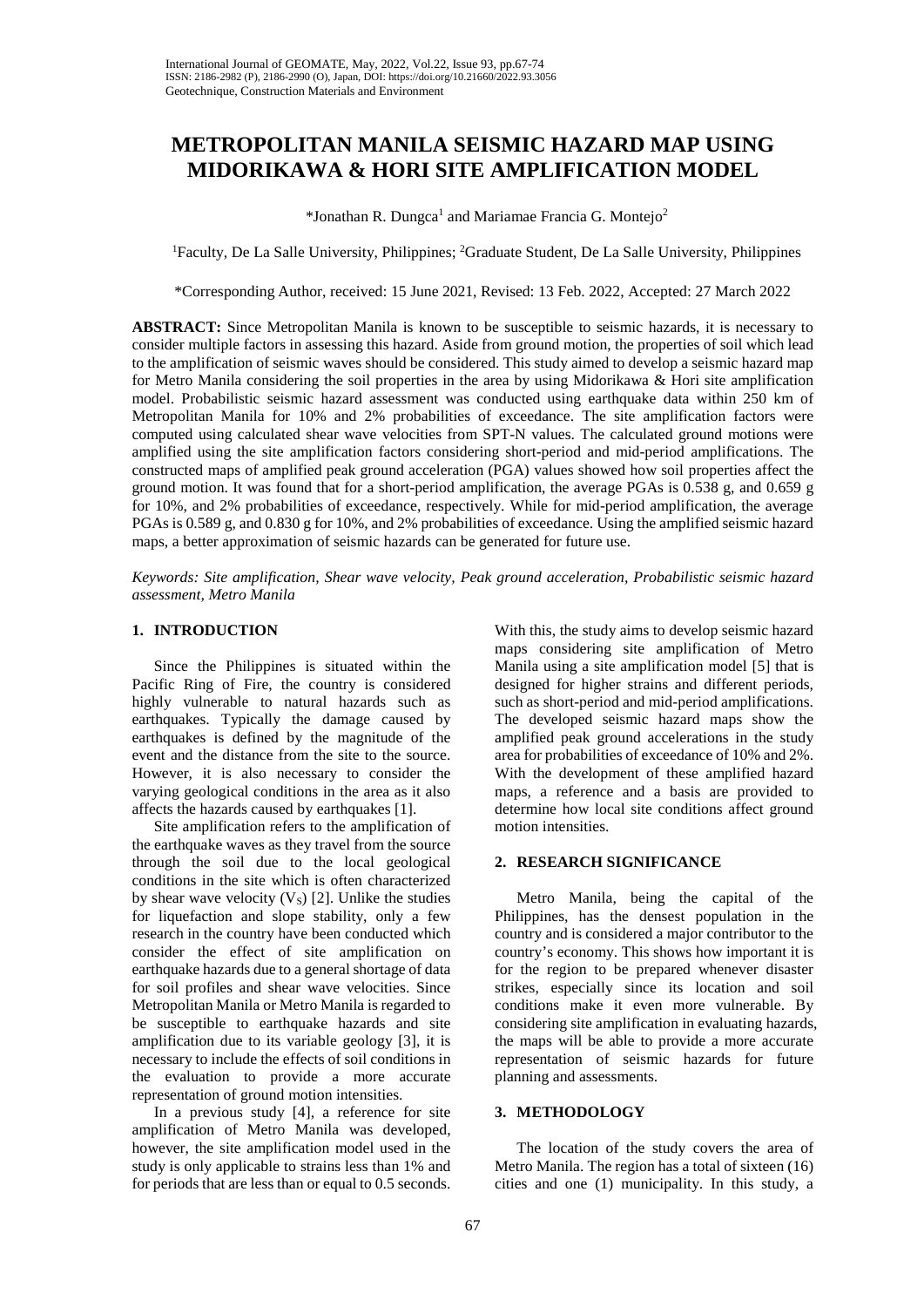probabilistic seismic hazard assessment (PSHA) was conducted to determine the peak accelerations at bedrock  $(PA_{rock})$  within the study area. The site amplification factors were then identified using the average shear wave velocities  $(V<sub>S30</sub>)$  in Metro Manila and were used to amplify PA<sub>rock</sub> and obtain the peak accelerations at the ground surface.

# **3.1 Probabilistic Seismic Hazard Assessment**

In conducting PSHA, the equation of the probability theorem [6] is shown in Eq. (1). The equation shows the computation of the probability of exceeding a value of a ground motion parameter, considering the possible magnitudes or locations of an earthquake.

$$
\lambda_{y^*} = \sum_{i=1}^{N_S} \sum_{j=1}^{N_M} \sum_{k=1}^{N_R} v_i P[Y > y^* | m_j, r_k] P[M = m_j] \tag{1}
$$

where:

 $\lambda_{v^*}$  = total mean annual exceedance rate for peak acceleration level  $v^*$ ;

 $N<sub>S</sub>$  = total number of potential earthquakes sourcinn the study area;

 $N_M$  = total number of magnitude intervals j considered;

 $N_R$  = total number of distance intervals k considered;

 $v_i$  = average rate of magnitude exceedance for source  $i$ ;

 $P[Y > y^* | m_i, r_k] =$  probability that a ground motion parameter Y will exceed the peak acceleration level  $y^*$  at a specific magnitude interval  $m_i$  and a specific distance interval  $r_k$ ;

 $P[M = m_i] =$  probability that a magnitude M will be included in the magnitude interval  $m_i$ ;

 $P[R = r_k] =$  probability that a distance R will be included in the distance interval  $r_k$ .

In this study, the earthquake sources within 250 kilometers (km) of Metro Manila were considered and categorized as either linear sources or areal sources. For linear sources, the probability density function [6] for distance shown in Eq. (2) is used.

$$
f_R(r) = \frac{r}{L_f \sqrt{r^2 - r_{min}^2}}\tag{2}
$$

where:

 $f_R(r)$  = probability density function for distance,  $R \cdot$ 

 $r =$  source-to-site distance;  $L_f$  = length of fault;  $in =$  shortest site-to-source distance.

For areal sources, the relation [7] was used as shown in Eq. (3). The area was further divided into square elements. Equation (2) was used to obtain the probability distribution considering the shortest distance from the center of each element to the site.

$$
M = 4.532 + 0.887 \log A \tag{3}
$$

where:

 $A =$  mean rupture area;

 $M =$  earthquake surface magnitude when L or  $W \leq$ 100 km, in moment magnitude otherwise.

The probability distribution for magnitude was computed using the probability density function [6] shown in Eq. (4).

$$
f_M(m) = \frac{\beta \exp[-\beta(m - m_0)]}{1 - \exp[-\beta(m_{max} - m_0)]}
$$
(4)

where:

 $f_M(m)$  = probability density function;  $m =$  mean magnitude within the range;  $m_0$  = minimum magnitude;

 $m_{max}$  = maximum magnitude.

 $\beta = 2.303b;$ 

 $b =$  seismic constant.

In computing the probability distribution of the ground motion parameter exceedance, the ground motion prediction equations (GMPE) by [8] are shown in Eq. (5), Eq. (6), and Eq. (7) were used for shallow earthquakes. The GMPE by [9] shown in Eq. (8) and Eq. (9) were used for earthquakes generated by subduction zones.

$$
\log y = -1.02 + 0.249M_w - \log r - 0.000255r
$$
 (5)

$$
r = (R^2 + 7.3^2)^{1/2} \tag{6}
$$

$$
\sigma = 0.26\tag{7}
$$

where:

 $y =$  peak horizontal acceleration on seismic bedrock;

 $M_W =$  moment magnitude;

 $r$  = nearest distance to rupture zone in km.

$$
\ln y = 0.2418 + 1.414M_W + C_1 + C_2(10 - M_W)^3
$$
  
+C<sub>3</sub> ln(r + 1.7818e<sup>0.554M</sup>W) + 0.00670H  
+0.3846Z<sub>T</sub> (8)

$$
\sigma = C_4 + C_5 M_W
$$
\nwhere:  
\n
$$
y = \text{spectral acceleration};
$$
\n
$$
C_n = \text{regression coefficients [9];}
$$
\n
$$
Z_T = \text{source type indicator}.
$$
\n(9)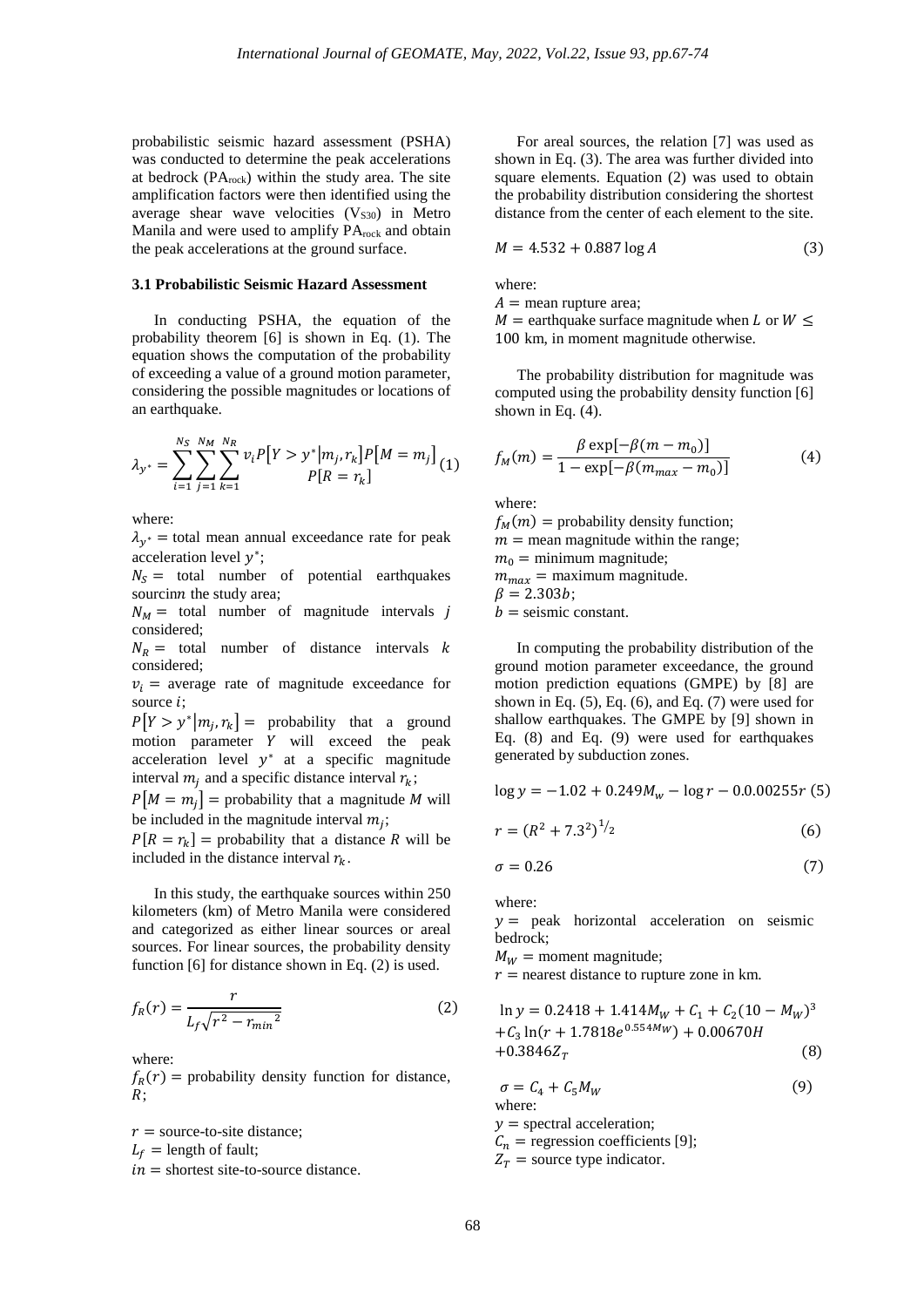The value of  $P[Y > y^* | m_i, r_k]$  is computed using the equation by [6] shown in Eq. (10).

$$
P[Y > y^* | m_j, r_k] = 1 - F_Y(y^*)
$$
 (10)

where:

 $F_Y(y^*)$  = value of the cumulative distribution function (CDF) of  $Y$  at  $m$  and  $r$ .

The value of  $F_Y(y^*)$  is computed using the standard normal variate shown in Eq. (11).

$$
z = \frac{\ln y^* - \ln Y}{\sigma} \tag{11}
$$

where:

 $z = Z$ -score corresponding to the ground motion parameter.

When the values of  $\lambda_{y^*}$  were computed considering the target accelerations from 0.05 g to 1.0 g, the seismic hazard curve was constructed by plotting the accelerations against the mean annual rate of exceedance. By combining the seismic hazard curve with the Poisson model shown in Eq. (12), the peak accelerations at bedrock ( $PA_{rock}$ ) for probabilities of exceedance of 10% and 2% in 50 years were computed.

$$
P[Y_T > y^*] = 1 - e^{-\lambda y^*T}
$$
 (12)

where:

 $P[Y_T > y^*]$  = probability of exceedance of y<sup>\*</sup> in a time period of  $T$ .

#### **3.2 Evaluation of Site Amplification**

The average shear wave velocities  $(V<sub>S30</sub>)$  and the PA<sub>rock</sub> were used to quantify the site amplification. To calculate  $V<sub>S30</sub>$ , the SPT-N data or RQD values from the borehole data in Metro Manila were gathered and processed.

For SPT-N values, the model by [10] is used to calculate  $V_s$  as shown in Eq. (13). For RQD values, interpolation is done using the table of values by [11] shown in Table 1.

$$
V_S = 77.13N^{0.377} \tag{13}
$$

where:

 $N =$  raw standard penetration resistance.

After computing  $V_S$  for each soil layer, the  $V_{S30}$ for each site is computed. For soil data with depths greater than 30 meters, the equation by [12] in Eq. (14) was used, otherwise, an extrapolation shown in Eq. (15) was conducted as proposed by [13].

Table 1 Typical values of  $V<sub>S</sub>$  for a given RQD [11]

| $ROD$ $%$           | $V_S(m/s)$ |
|---------------------|------------|
| $0 <$ RQD $\leq 50$ | 600        |
| 65                  | 760        |
| 80                  | 1500       |
| 90                  | 2500       |
| 100                 | 3400       |

$$
V_{S30} = \frac{\sum_{i=1}^{N} h_i}{\sum_{i=1}^{N} \frac{h_i}{v_i}}
$$
(14)

 $\log V_{S30} = c_0 + c_1 \log V_{SZ} + c_2 (\log V_{SZ})^2$  (15)

where:

 $h_i$  = thickness of soil layer;

 $v_i$  = shear wave velocity at *i*<sup>th</sup> layer at the top 30 meters;

 $V_{SZ}$  = average shear wave velocity at termination depth;

 $c_n$  = regression coefficients [13].

The shear wave velocity map of Metro Manila was then constructed in a mapping software using the computed  $V_{S30}$  values. The  $V_{S30}$  and  $PA_{rock}$ values were used to compute the site amplification factors using the model by [14] shown in Eq. (16).

$$
\ln AF = a \ln V_{S30} + b \tag{16}
$$

where:

 $AF =$  amplification factor;

 $a, b$  = regression coefficients in the function of  $PA_{rock}$ .

The regression coefficients [5] are computed depending on whether the amplification being considered is short-period amplification or midperiod amplification. Short-period amplification  $(F_a)$  covers a period of 0.1 to 0.5 seconds, whose regression coefficients can be computed using Eq. (17) and Eq. (18).

$$
a = 0.43PA_{rock}^2 + 0.79PA_{rock} - 0.71\tag{17}
$$

$$
b = -3.04PA_{rock}^2 - 5.40PA_{rock} + 4.98
$$
 (18)

Mid-period amplification  $(F_v)$  covers a period of 0.4 to 2.0 seconds and its regression coefficients can be computed using Eq. (19) and Eq. (20).

$$
a = 0.27PA_{rock}^2 + 0.07PA_{rock} - 0.72
$$
 (19)

$$
b = -1.51PA_{rock}^2 - 0.62PA_{rock} + 4.91
$$
 (20)

The amplification factors were used to amplify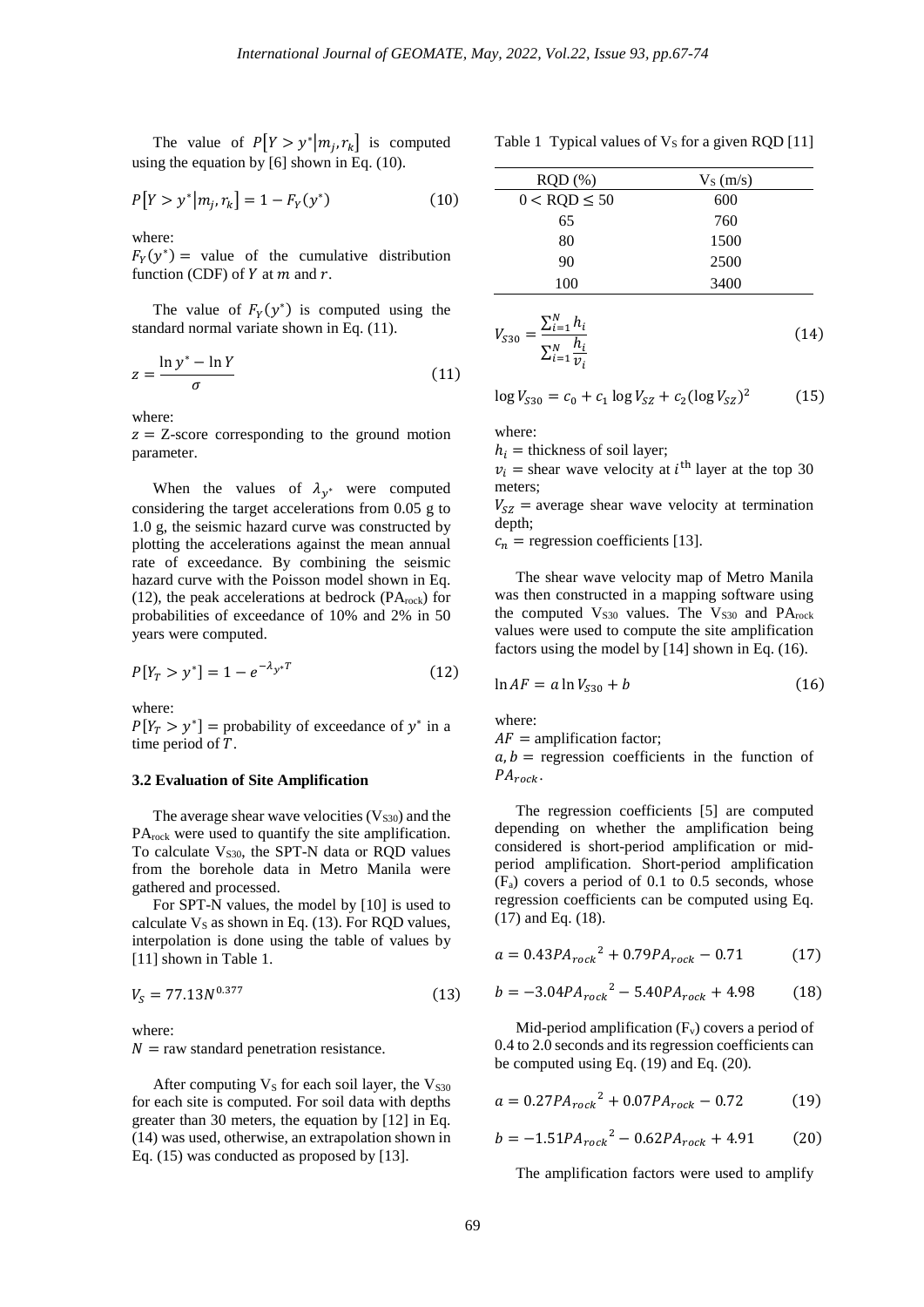the peak acceleration values computed from the GMPEs, from which new seismic hazard curves were constructed. With this, the amplified peak ground acceleration (PGA) values are computed for 10% and 2% probabilities of exceedance.

# **4. RESULTS AND DISCUSSION**

In this study, earthquake data with a minimum magnitude of 4.0 and spanning from the years 1907 to 2020 were obtained from the Philippine Institute of Volcanology and Seismology (PHIVOLCS). The geotechnical data, on the other hand, were collected from past studies by [5], and [14-18].

#### **4.1 Seismic Hazard Maps**

In developing the seismic hazard maps, a geographic information system (GIS) was used similar to [19]. A total of 17 active faults and 1695 earthquake events within 250 km of Metro Manila was considered.

Considering the probabilities of exceedance (POE) of 10% and 2%, the PA<sub>rock</sub> values in Metro Manila were computed. Table 2 shows a summary of the PArock values for each city in Metro Manila considering 10% and 2% POE.

Table 2 Average PA<sub>rock</sub> values in Metro Manila per city and municipality

| Location       | $PA_{rock}$ (g) |        |
|----------------|-----------------|--------|
|                | 10% POE         | 2% POE |
| Caloocan       | 0.390           | 0.581  |
| Las Piñas      | 0.430           | 0.638  |
| Makati         | 0.451           | 0.679  |
| Malabon        | 0.324           | 0.480  |
| Mandaluyong    | 0.456           | 0.687  |
| Manila         | 0.383           | 0.571  |
| Marikina       | 0.442           | 0.665  |
| Muntinlupa     | 0.475           | 0.706  |
| <b>Navotas</b> | 0.296           | 0.437  |
| Parañaque      | 0.448           | 0.669  |
| Pasay          | 0.426           | 0.637  |
| Pasig          | 0.443           | 0.666  |
| Pateros        | 0.457           | 0.668  |
| Quezon City    | 0.436           | 0.656  |
| San Juan       | 0.452           | 0.682  |
| Taguig         | 0.456           | 0.685  |
| Valenzuela     | 0.337           | 0.500  |

As seen in Table 2, the average  $PA_{rock}$  values in Metro Manila vary from as low as 0.296 g in Navotas and as high as 0.475 g in Muntinlupa for 10% POE. Considering 2% POE, the average PA<sub>rock</sub> values range from 0.437 g to 0.706 g, which are also in Navotas and Muntinlupa, respectively. Graphical representations of the actual values of PA<sub>rock</sub> are shown as maps in Fig. 1.



Fig. 1 PA<sub>rock</sub> in Metro Manila for 10% POE (left) and 2% POE (right)

As shown in the maps, the Muntinlupa area has the highest PA<sub>rock</sub> values. The contour then spreads outwards, decreasing gradually as the distance from the center increases. The behavior of the contour where the highest  $PA_{rock}$  is at the center is due to the presence of the West Valley Fault, which also shows that this fault has the biggest influence on the seismic behavior in Metro Manila. The PArock values also increase as the probability of exceedance decreases, which shows that large-scale earthquakes are less common than earthquakes on a smaller scale.

### **4.2 Shear Wave Velocity Map**

A total of 1412 borehole data were collected, 1372 of which are within Metro Manila, and 40 are gathered from nearby provinces to complete the interpolation. Relating the number of data used and the area of the study area, a density of 2 borehole data for every square meter was used. Using the different geotechnical data gathered within Metro Manila, the  $V<sub>S30</sub>$  in the study area were computed and mapped. Table 3 shows the summary of  $V<sub>S30</sub>$  in different cities and municipalities in Metro Manila.

Based on Table 3, the average  $V<sub>S30</sub>$  values in Metro Manila range from 206.48 m/s in Manila up to  $554.08$  m/s in Quezon City. The  $V<sub>S30</sub>$  values describe the stiffness of the soil in each location, which is also attributed to the types of soil present in the area, and their corresponding SPT-N or RQD values. Fig. 2 shows the  $V<sub>S30</sub>$  map of Metro Manila.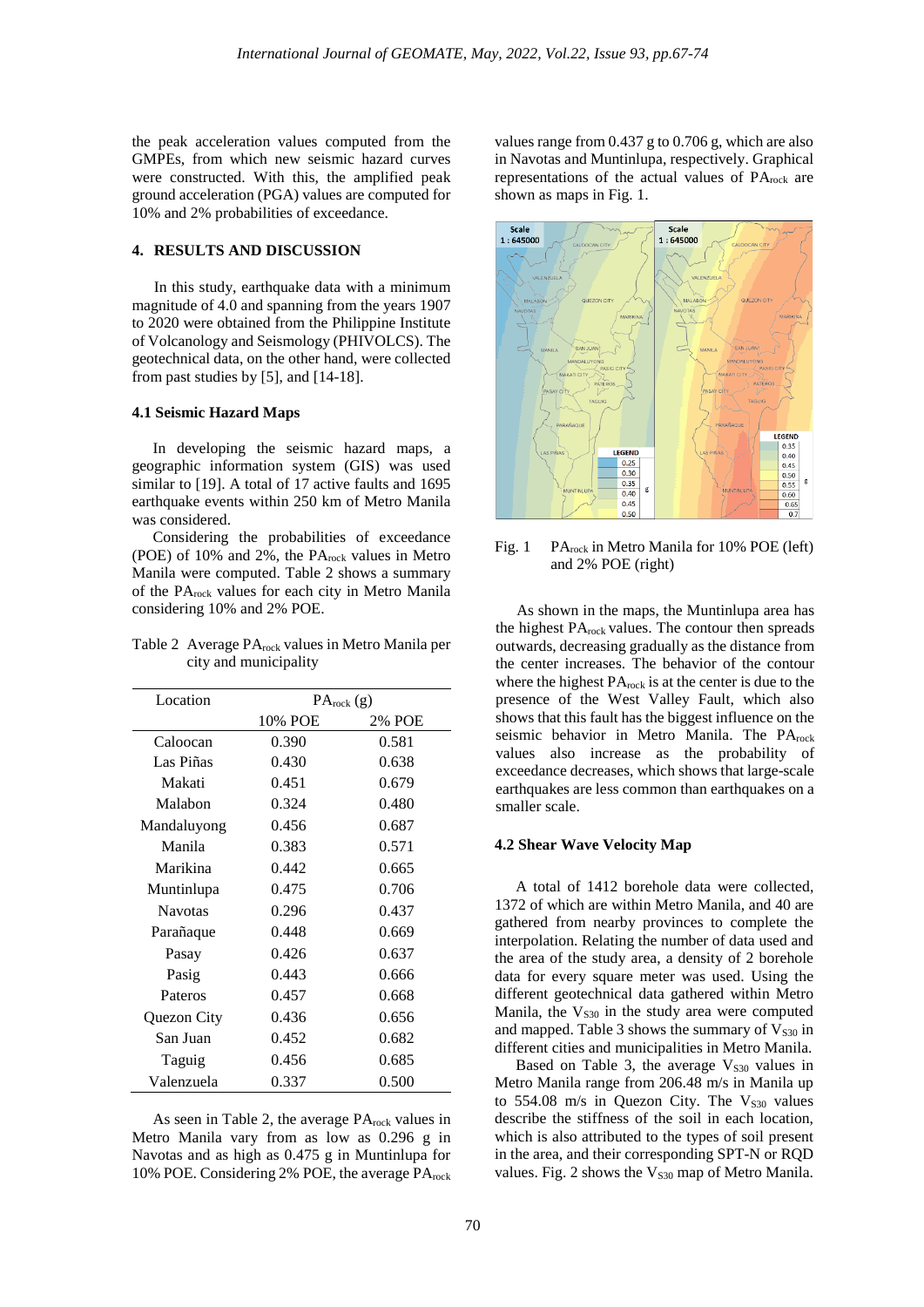Table 3 V<sub>S30</sub> values within Metro Manila

| Location       | $V_{S30}$ (m/s) |
|----------------|-----------------|
| Caloocan       | 451.49          |
| Las Piñas      | 408.35          |
| Makati         | 380.25          |
| Malabon        | 260.40          |
| Mandaluyong    | 546.18          |
| Manila         | 206.48          |
| Marikina       | 267.43          |
| Muntinlupa     | 402.65          |
| <b>Navotas</b> | 251.78          |
| Parañaque      | 498.32          |
| Pasay          | 244.06          |
| Pasig          | 401.75          |
| Pateros        | 299.96          |
| Quezon City    | 554.08          |
| San Juan       | 492.20          |
| Taguig         | 486.59          |
| Valenzuela     | 452.02          |

As seen in Fig. 2, the west and east sides of Metro Manila are almost similar with low  $V<sub>S30</sub>$ values, while the center is characterized by high  $V<sub>S30</sub>$  values. The low values on the western side, comprised of Navotas, Malabon, Manila and Pasay, can be attributed to the area being near the coast. The west is also mostly comprised of quarterly alluvial soil where SPT-N values are very low at the surface and are average at deeper layers [15]. Las Piñas and Parañaque are also in the west of Metro Manila, however, the  $V<sub>S30</sub>$  values in the area greatly change as the area considered moves to the right.



Fig. 2 Map of  $V<sub>S30</sub>$  in Metro Manila

The areas in the eastern part, comprised of Marikina, Pasig, Pateros, and Taguig. have slightly higher  $V<sub>S30</sub>$  values when compared to the west since the areas are far from Manila Bay. However, the soil composition in these areas is similar to the west, with almost the same SPT-N patterns.

The remaining cities in the center, which are Caloocan, Valenzuela, Quezon City, San Juan, Mandaluyong, Makati and Muntinlupa have the highest  $V<sub>S30</sub>$  values. This is due to the tuff and rock formations that are common in the central part of the region [15]. With this, the SPT-N values are generally higher, and refusal can be achieved even in shallow depths.

### **4.3 Amplified Seismic Hazard Maps**

Using the PA<sub>rock</sub> values mapped in Fig. 1, and the  $V<sub>S30</sub>$  values mapped in Fig. 2, the site amplification factors  $F_a$  and  $F_v$  were computed. To see the relationship between PA<sub>rock</sub>, V<sub>S30</sub>, and the amplification factors  $F_a$  and  $F_v$ , theoretical values for the first two parameters are used to compute the amplification factors. Table 4 shows the values of  $F_a$  and  $F_v$  for increasing  $V_{s30}$  values, assuming that PA<sub>rock</sub> is constant.

Table 4 Resulting amplification factors for increasing  $V<sub>S30</sub>$  values

| $V_{S30}$ (m/s) | $F_a$ | $F_v$ |
|-----------------|-------|-------|
| 150             | 2.737 | 3.405 |
| 250             | 2.135 | 2.399 |
| 350             | 1.813 | 1.905 |
| 450             | 1.605 | 1.603 |
| 550             | 1.456 | 1.397 |

As seen in Table 4, the values of  $F_a$  and  $F_v$ decrease as  $V<sub>S30</sub>$  increases. This shows that softer soils cause stronger amplification compared to stiff soils. It can also be observed that considering the amplification factors at the highest and lowest  $V<sub>S30</sub>$ , the value of  $F_a$  is 1.88 times smaller, while the value of  $F_v$  is 2.43 times smaller. This shows that  $V_{s30}$ dependency is stronger for mid-period amplification since the rate of change is greater.

On the other hand, Table 5 shows the values of  $F_a$  and  $F_v$  for increasing  $PA_{rock}$  values, assuming that  $V<sub>S30</sub>$  is constant. As observed, Fa and  $F<sub>v</sub>$  decrease as PA<sub>rock</sub> increases. This is due to the nonlinearity of soil behavior [20]. When the ground accelerations are high, the soil response is governed by its high damping ratio, which results in low amplification in the soils. This shows that amplification is greater for earthquakes with low magnitudes at farther distances. Similar to Table 4, Table 5 shows that the mid-period amplification is greater than the shortperiod amplification.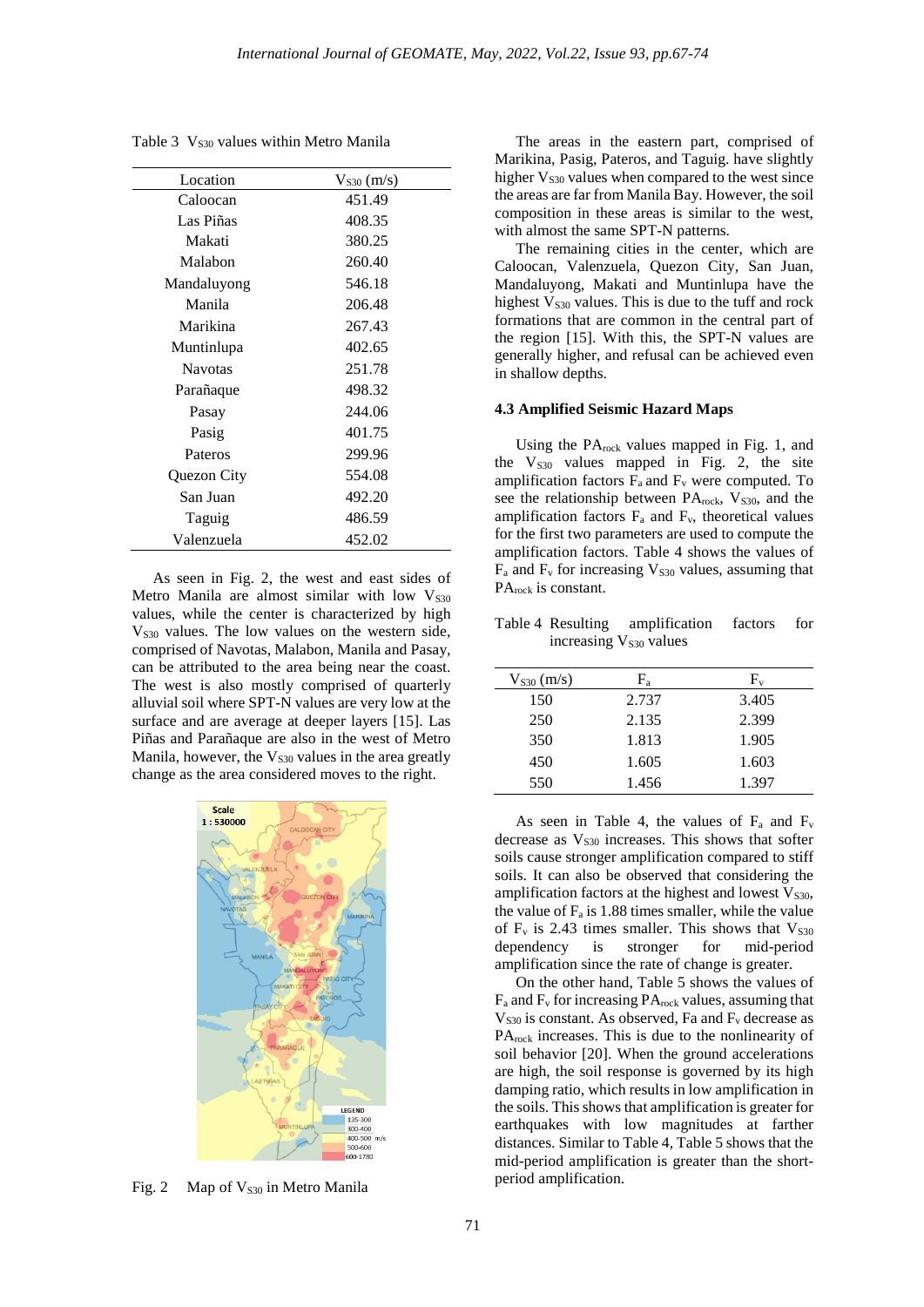| $PA_{rock}(g)$ | F,    | $\rm{F}_{\rm{v}}$ |
|----------------|-------|-------------------|
| 0.25           | 1.813 | 1.905             |
| 0.35           | 1.627 | 1.873             |
| 0.45           | 1.445 | 1.845             |
| 0.55           | 1.269 | 1.819             |
| 0.65           | 1.104 | 1.797             |
|                |       |                   |

Table 5 Resulting amplification factors for increasing PArock values

Comparing the amplification factors at the highest and lowest PA<sub>rock</sub> values, it can be seen that  $F_a$  became 1.65 times smaller and  $F_v$  became 1.06 times smaller. This shows that short-period amplification is more dependent on the change in the PArock values. After incorporating the amplification factors into the PSHA, the amplified PGAs are computed and mapped.

Shown in Fig. 3 are the maps of amplified PGAs in Metro Manila considering the short-period amplification. Unlike the 10% POE in Fig. 1 where the contour is uniform, the contour in 10% POE in Fig. 3 is more random, with the highest accelerations at the west and east side of the region. Comparing the maps on 2% POE of Fig 1 and Fig 3, it is observed that the areas with the highest PGAs are also the areas with the lowest  $V<sub>S30</sub>$ . This shows that areas with softer soils experience greater amplification. In the 2% POE of Fig 3, it is observed that the contour of the map is more similar to the contour of the non-amplified map in Fig. 1 of the same POE, where the accelerations are higher at the center, and gradually decrease as they move away.



Fig. 3 Map of amplified PGAs in Metro Manila considering short-period amplification for 10% POE (left) and 2% POE (right)

The differences in the contour between the two maps in Fig 3 shows how short-period amplification is more influenced by  $PA_{rock}$  as compared to  $V_{S30}$ values. Even though some areas are shown to achieve higher PGAs due to the low  $V<sub>S30</sub>$  values, the contour of the map still gradually resembles the contour of the non-amplified ones as the ground motion intensities increase and the POE decreases.

Shown in Fig. 4 are the maps of amplified PGAs<br>Metro Manila considering mid-period in Metro Manila considering amplification. Unlike the observations in the shortperiod amplification where the contour tends to resemble the non-amplified maps as the POE decreases, the shape of the contour for the midperiod amplification remains the same, with only the values of the PGA increasing. The maps in Fig. 4 show that the western and eastern parts of the region have the highest GPAs. The main difference observed between the short-period and mid-period amplification is that, for the latter, the areas with the highest PGAs for 10% POE are still the same areas with the highest PGAs for 2% POE. This further shows that mid-period amplification is more dependent on  $V<sub>S30</sub>$  which is constant in a certain area, regardless of the POE considered. A summary of the PGA amplifications is given in Table 6.



Fig. 4 Map of amplified PGAs in Metro Manila considering mid-period amplification for 10% POE (left) and 2% POE (right)

| Table 6 Average of amplified PGA values in Metro |
|--------------------------------------------------|
| Manila                                           |

| Amplification | PGA(g)  |        |
|---------------|---------|--------|
|               | 10% POE | 2% POE |
| Short-period  | 0.538   | 0.659  |
| Mid-period    | 0.589   | 0.830  |

Table 6 summarizes the average PGA in Metro Manila for 10% and 2% POE considering shortperiod and mid-period amplification. As seen in the table, the average amplified PGAs can range from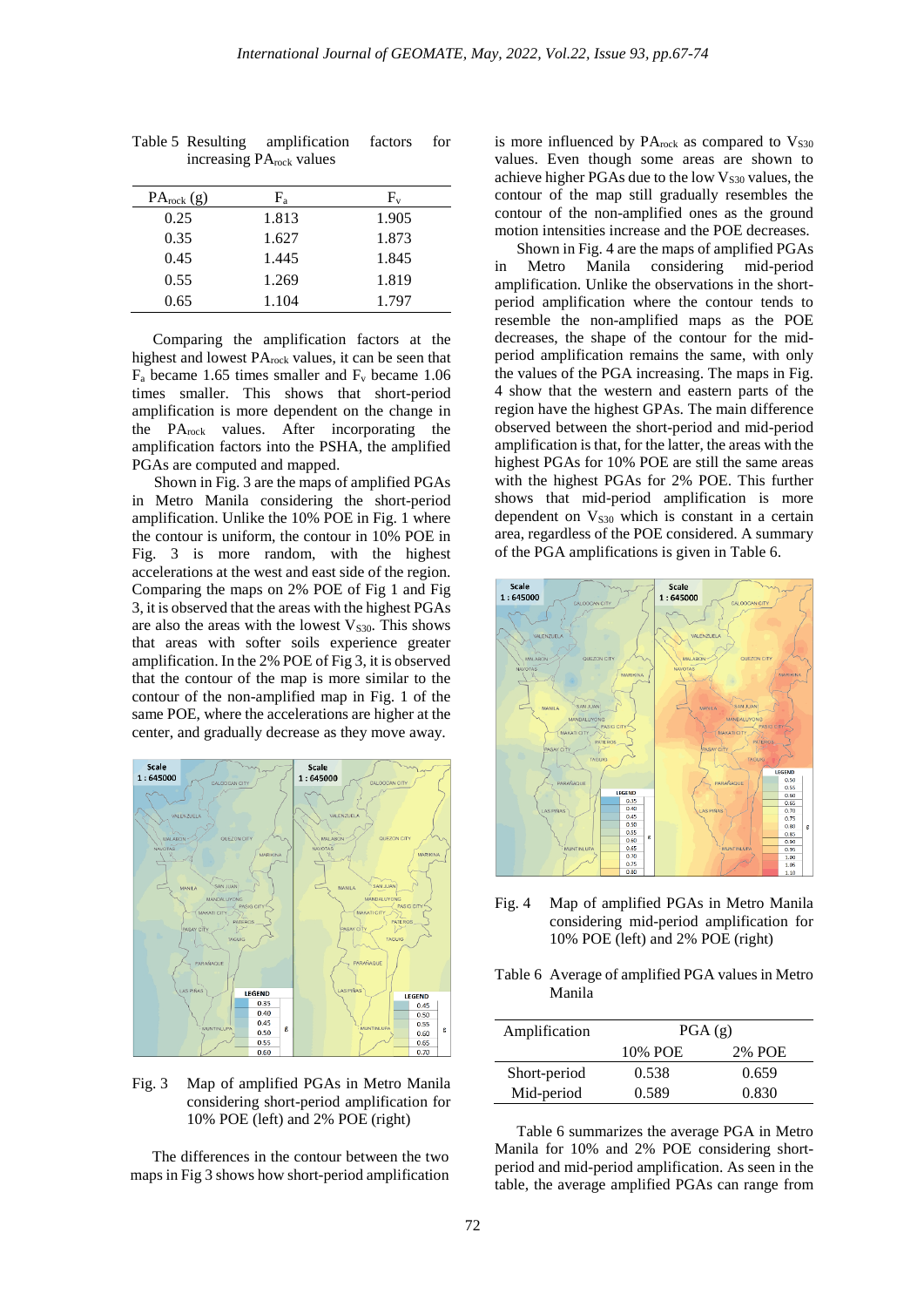0.538 g to 0.830 g depending on the probability of exceedance and period of amplification.

### **5. CONCLUSION**

Due to the susceptibility of Metro Manila to seismic hazards, it is necessary to consider the possible factors, such as local soil conditions, which could intensify the damages from these hazards.

Without considering site amplification, it was observed that the center of Metro Manila has the highest PArock values, which gradually decrease as they move away from the center. On the other hand, the  $V<sub>S30</sub>$  map shows that the eastern and western parts of Metro Manila exhibit low  $V<sub>S30</sub>$  values due to being near a body of water and the presence of quarterly alluvial soils. The central part exhibited the highest  $V<sub>S30</sub>$  values due to the presence of tuff and rock formations in the area.

After obtaining and mapping the amplified PGAs, it was seen that short-period amplification has a stronger dependency on PArock, while midperiod amplification is more dependent on  $V<sub>S30</sub>$ . For short-period amplification, Metro Manila has an average PGA of 0.538 g and 0.659 g for 10% and 2% POE, respectively. Meanwhile, for mid-period amplification, the region has an average PGA of 0.589 g and 0.830 g for 10% and 2% POE, respectively.

For future studies, it is recommended to explore more methods in performing PSHA such as the use of logic trees, and more GMPEs. It would also be beneficial to use more than one correlation equation for obtaining the  $V<sub>S30</sub>$  to improve the performance of these values.

#### **6. ACKNOWLEDGEMENTS**

The authors would like to acknowledge the Department of Science and Technology (DOST) for assisting in the funding of this study and the Philippine Institute of Volcanology and Seismology (PHIVOLCS) for providing the earthquake data used.

They would also like to thank the Department of Civil Engineering at De La Salle University, as well as the previous researchers in the same institution for sharing their knowledge and guidance throughout the conduct of this study.

# **7. REFERENCES**

[1] Monahan, P., Levson, V., McQuarrie, E., Bean, S., Henderson, P., and Sy, A., Relative Earthquake Hazard Map of Greater Victoria, Showing Areas Susceptible to Amplification of Ground Motion, Liquefaction, and Earthquakeinduced Slope Instability, Geoscience Map, 2000, Ministry of Energy and Mines, British

- Columbia.<br>[2] Navidi, S., Development of a Site Amplification Model for Use in Ground Motion Prediction Equations, The University of Texas at Austin, 2012.
- [3] Sali, A., Seismic Hazard Assessment of Metro Manila (A Foundation Engineering Analysis), Geological Society of the Philippines, 2004.
- [4] Dungca, J. and Macaraeg, C., Development of a Reference for Seismic Amplification: The Case of Metro Manila, Conference proceedings, in 19th IABSE Congress Stockholm, 2016, pp. 1015-1022.
- [5] Midorikawa, S. and Hori, A., Nonlinear Site Amplification Model Derived From Strong Motion Records Including Records of the 2011 Tohoku, Japan Earthquake, Conference proceedings, in 16<sup>th</sup> European Conference on Earthquake Engineering, 2018.
- [6] Kramer, S., Chapter 4, Geotechnical Earthquake Engineering, Prentice Hall, 1996, pp. 117-138.
- [7] Singh, S., Bazan, E. and Esteva, L., Expected Earthquake Magnitude from a Fault, Bulletin of the Seismological Society of America, Vol. 70, 1980, pp. 903-914.
- [8] Joyner, W. and Boore, D., Peak Horizontal Acceleration and Velocity from Strong Motion Records Including Records from the 1979 Imperial Valley, California Earthquake, Bulletin of the Seismological Society of America, Vol. 71, Issue 6, 1981, pp. 2011-2038.
- [9] Youngs, R., Chiou, S., Silva, W. and Humphrey, J., Strong Ground Motion Attenuation Relationships for Subduction Zone Earthquakes, Seismological Research Letters, 1997, pp. 58-73.
- [10]Marto, A., Soon, T. and Kasim, F., A Correlation of Shear Wave Velocity and Standard Penetration Resistance, Electronic Journal of Geotechnical Engineering, Vol. 18, 2013, pp. 463-471.
- [11]Hunt, R., Geotechnical Engineering Investigation Manual, Mc Graw Hill Book Co., 1984.
- [12]Ahmad, I., Hashash, Y., Khan, A. and Waseem, M., Site Amplification Factor at Mardan, Journal of Himalayan Earth Sciences, Vol. 44, Issue 2, 2011, pp. 61-70.
- [13]Boore, D., Thompson, E. and Cadet, H., Regional Correlations of  $V<sub>S30</sub>$  and Velocities Averaged Over Depths Less Than and Greater Than 30 m, Bulletin of the Seismological Society of America, Vol. 101, Issue 6, 2011, pp. 3046-3059.
- [14] Dungca, J., Gozum, N., Telan, J. and Torres, V., Deep Foundation Reference for Metro Manila, Philippines, International Journal of GEOMATE, Vol. 14, Issue 45, 2018, pp. 16-21.